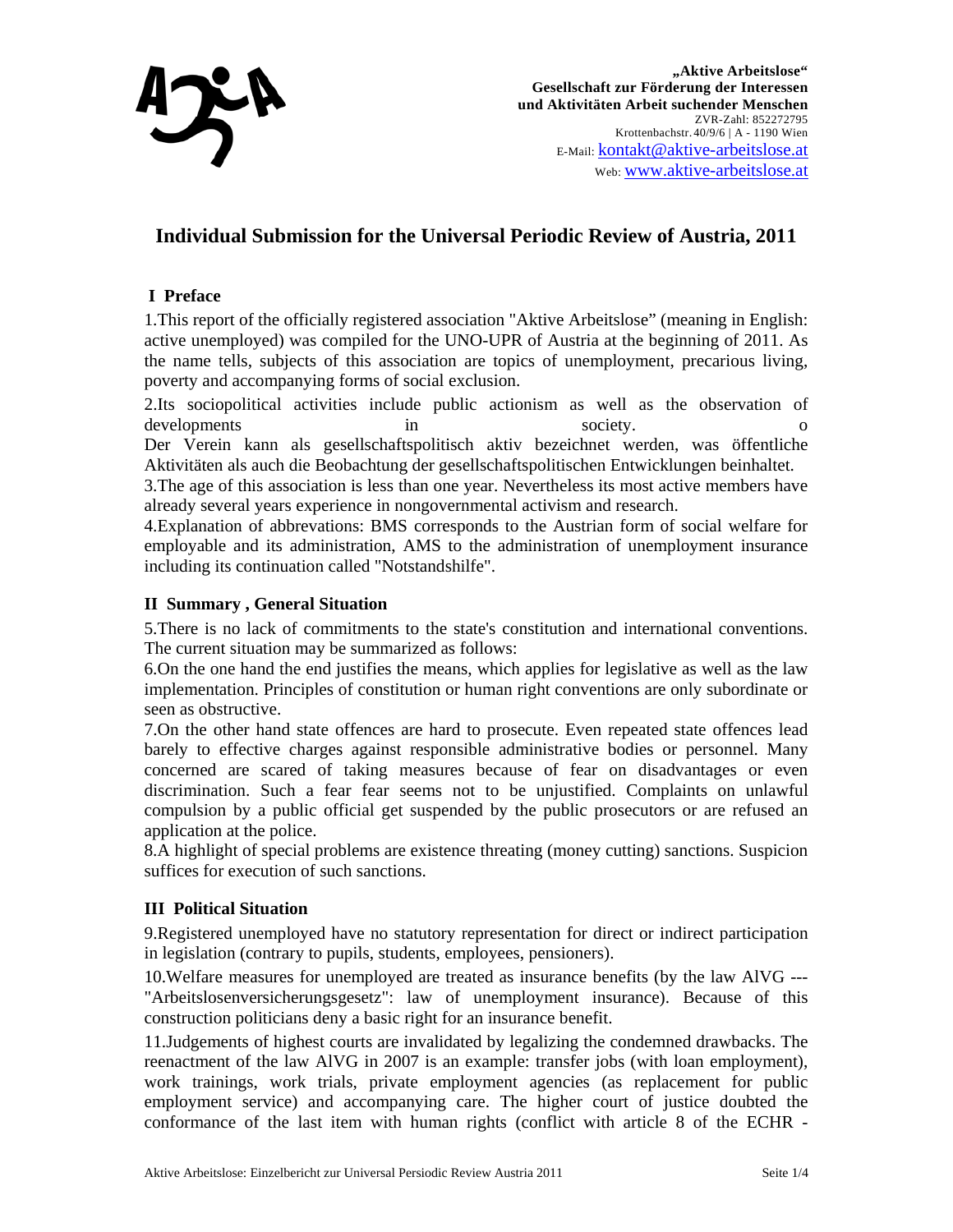European Convention on Human Rights)-, judgement: VwGH GZ 2004/08/0017). The other items have been regularly condemned by this court.

## **IV Recommendations and Claims**

12.In the following sections there are more suggestion than mentioned here. Through lack of place only very important or not further occurring ones are listed here:

13.Foundation of independent and effective bodies for legal protection.

14.Ratification of Social Charta of the EU and the Optional Protocol to the International Covenant on Economic, Social and Cultural Rights by the Austrian state.

15.Embodiment of economical and social rights as subjective rights and thus as suable.

16.Foundation of special institutions for a human rights monitoring of AMS, and for the enforcement of rights by participation of associations by affected persons.

17.Creation of representing bodies for jobless, which have sufficient codetermination in legislature and administrative power.

**18.Sanctions (esp. exclusions from services) shall not be executed before the end of regular preliminary proceedings and an issuing of an official letter.** 

**19.Sanctions shall not violate the subsistence minimum and shall not endanger a person's existence.** 

20. Knowledge of basic rights shall be enhanced within affected persons and public administration.

## **V Institutions**

21.*AMS:* The Austrian Chamber of Labour (AK) is the only legal body for unemployed persons. It gives only advice and support for suits which is at it's own discretion. Since a few years refuses occasionally this duty, though this is illegal. The right for voting and the memberships got restricted since the ÖVP-FPÖ-government (around 1995-2005). There is a conflict of interests since representatives of the AK are involved in advisory and management boards

22.*AMS, BMS:* Adjudication authorities run the advisory services. There are no Independent bodies for advisory or accompanying services with professional background in law and socioeconomics.

23.*AMS:* There is a last resort after avenue of appeal ("Volksanwaltschaft") for the public administration. It has no executive powers and even nor right of access on information. In the yearly reports it claims partial success including withdrawal of decisions by some of the administrative bodies. Yet this depends on the good will of an administrative body.

24.*AMS:* Advisory Boards of the AMS decide on sanctions. Thus these are sovereign bodies. Such boards include representatives of management and labour force bodies: Chamber of Labour, labour unions, Federal Economic Chamber, Association of manufacturers. The AMS gets 2 representatives - the other one each. These boards decide usually on appeals of decisions which have been established through direct or indirect orders just by the deciding board. Concerned persons do not learn about the formation of the deciding boards

#### **VI Compliance and Implementation of Human Rights**

25.**Right of existence:** *AMS, BMS:* Sanctions consist in suspension of benefit payments. Without respect for subsistence limits the whole amount of benefits gets retained for 6 or 8 weeks. Usually the extent of the cause is not checked, such that the commensurability gets not considered in principle. Sanctions are executed before the end of preliminary proceedings and without a direct or immediate right of appeal.

26.*BMS:* Time periods ere not defined for sanctions which enables arbitrary many sanctions. Data on sanctions at the AMS are automatically transferred to the BMS administering body and lead furthermore to more sanctions which riddles the right on existence furthermore. *27.BMS:* The standard rate of the BMS social welfare is slightly about 700 Euro which is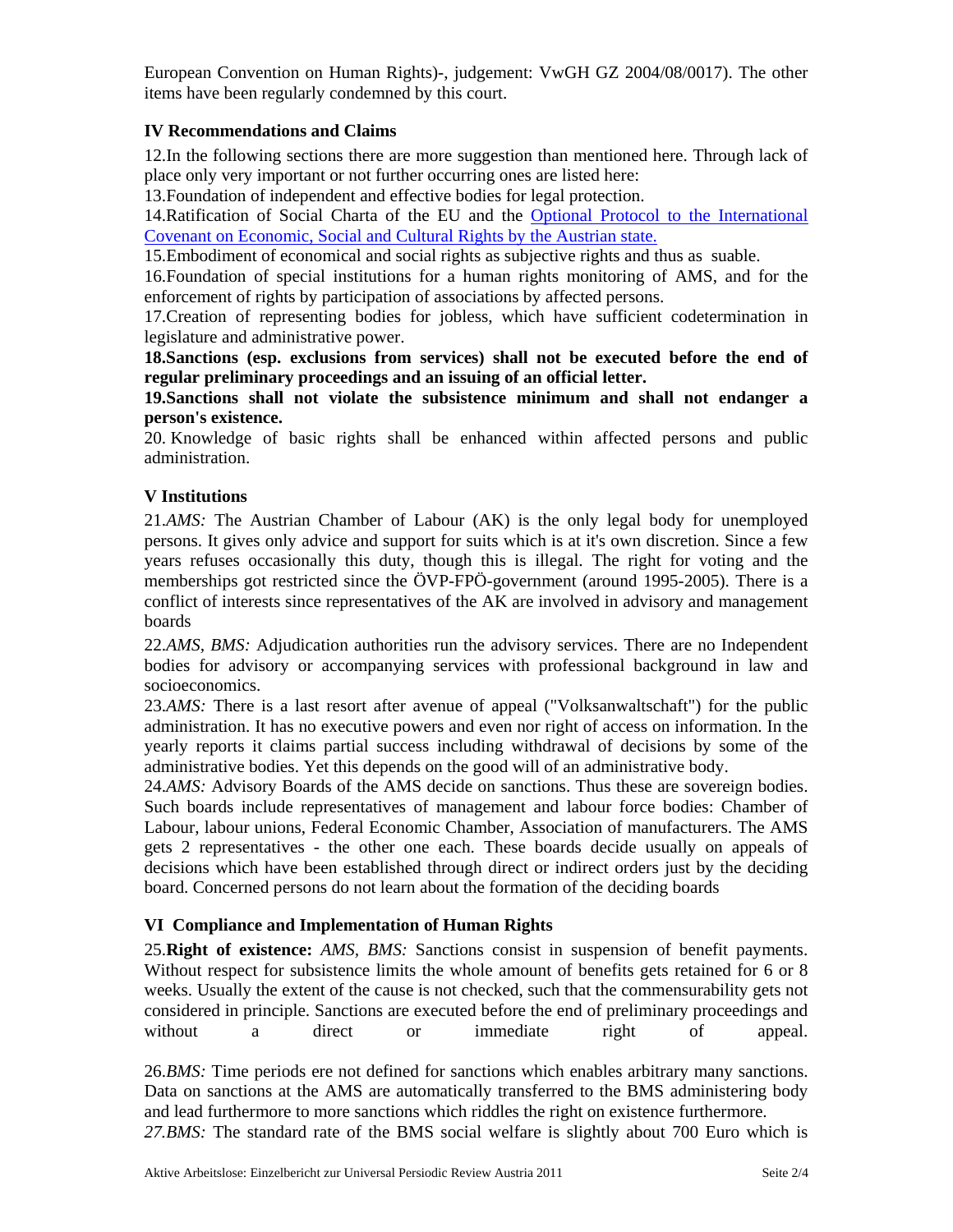beyond the 950 Euro of the EU-SILC limit of poverty for *2008.* 

28.**Protection against unemployment:** *AMS:* Unemployment compensation is only entitled after an expectancy period (of one year for first time job loss). There is no right for unemployment compensation without sufficient unemployment asssurance (e.g. school graduates). **Discrimination:** Illness and Age amount about 40% of the causes for job termination recording to latest studies. Policy and government seem not take initiative against. There are special programs for older employed, yet the discrimination through separated work places gives only minimal advances without structural changes (e.g. part-time jobs for older workers).

29.*AMS:* The AMS demands from registered unemployed to approach at job applications with special printed forms. A company or institution shall record information the applicant's performance (reasons for rejection etc.). This is common praxis discriminates registered unemployed from the outset.

30.**Forced Labour:** *BMS:* The rules for the BMS are formulated like a intricated mask of forced labour. Especially the federal state of Salzburg auhorizes its BMS bodies for assignment of forced jobs for a maximum period of 18 months. That may happen more than one time (§16, law for social welfare of Salzburg).

31.*AMS, BMS:* Verification of fitness for work allow measures of work training ("Arbeitstraining") or work trials ("Arbeitserprobung). These measures for registered unemployed are effectively indistinguishable from forced labour (Par. 9 AlVG).

32.**Education choice:** *BMS:* Education of adolescent is restricted at BMS. After an interrupt of an education a young person may continue (the same or another one) with the deprivation of the social welfare benefits.

33.**Social rights:** Laws for wage floors are completely missing. Single branches of business know bargaining agreements which are not based on wage floors. The Committee On Economic, Social And Cultural Rights urged already Austria on this issue (E/C.12/AUT/CO/3, 25 January 2006).

34..**Family:** *BMS:* The new BMS accepts obligations in respect of care and upbringing of children only below an age of 4 years (before below 6). Yet there are not enough child care centers in parts of the country.

35.*AMS, BMS:* Bank statements, existing assets and health conditions of family members are collected without a purpose. The concerned persons are not clear defined (undefined notions in the law text). Income of life partners is considered for a common income. This amounts to existential pressure such that different legal residences in pretence are the lightest reactions. The finacial pressure leads again and again to break up of partnership or marriage.

36.**Fair Trial:** *AMS, BMS:* Sanctions (of benefits) are seldom communicated notwithstanding clear legal rules defining obligations of notification or proceedings. Sanctions are usually caused by unchecked suspicions of third parties. Concerned persons are not asked for a hearing. or a position statement. Lawful regulations demand the loose of unemployment compensation of registered unemployed with a minor income by self-employment for indefinite time. Thus it may happen that they drop out of social (esp. health) insurance. That may happen to family members, too.

37.*AMS, BMS:* Reports, statements and notes of files have been deliebrately withheld the concerned persons in known grave cases. These are not able to properly formulate appeals without complete knowledge of accusations. The right of access to records has been undermined through provision of incomplete personal records. Host of assigned measures usually keep the assignment notices notwithstanding these to be personally adressed to the concerned persons. Afterwards these persons are unable to check the assignment on their legal basis. That hinders legal measures against illegal assignments. Administrative decisions of first order often are written with text modules without any concrete statement of grounds.

38.*AMS, BMS:* Sanctions and appeals against are usually decided without hearings (and without right on hearings).

39.*BMS:* Limitation periods of sanctions are missing. Long lasting cases weigh the same as